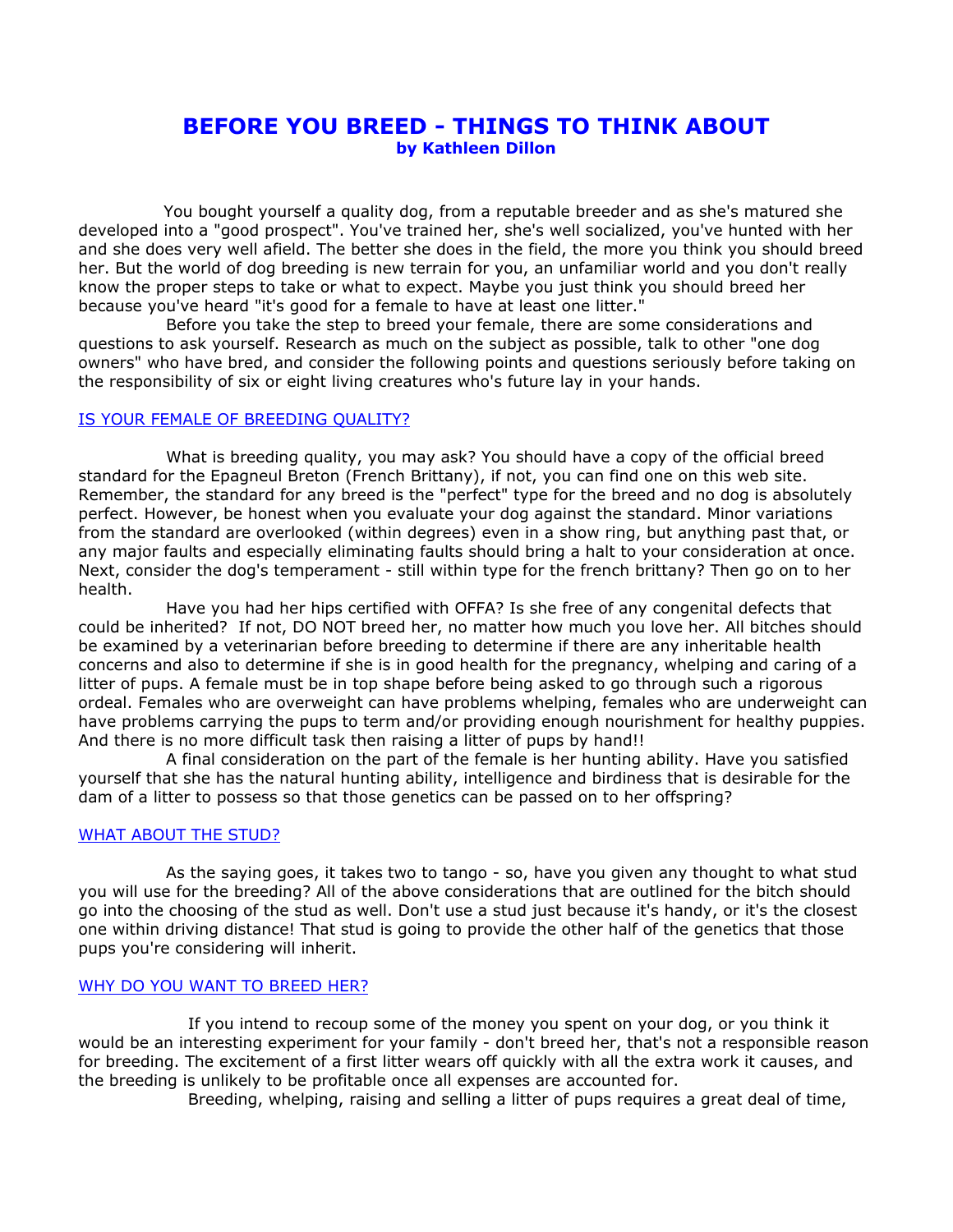work, worry and commitment. Your utmost desire for breeding should be of one to contribute to the breed. If you don't feel totally committed and more excited about making a possible contribution to the breed as a whole, then having a litter of pups may turn into a nuisance rather than the "interesting experience" you had expected. The cost of basic expenses will include: stud fee, transportation of bitch for breeding, veterinary care for the mother (pre and post natal), veterinary care for the pups (dewclaw removal, shots, worming and health certificates at minimum), litter registrations, feeding extras, advertising. This could easily amount to a minimum of \$1000. If mother or pups develop any serious problems that amount could escalate into really serious numbers.

Have you thought about what you'll do if you don't have all the pups sold prior to time for the litter to go home? Will you be willing to start house training the pups that are left? You can't just leave them in a kennel or they'll be adversely affected, that age is an important time for bonding and beginning their training and a very important time to continue their socialization and their exposure to the world and different experiences.

## WHAT ABOUT YOUR LIFESTYLE?

Will your lifestyle allow you the necessary time it takes to: study pedigrees and visit places to select the stud. Then, once she comes into season, you'll have to transport her to the stud's kennel (that's your responsibility). Heat cycles cannot always be timed exactly, so you have to be prepared to drop everything and get her there because timing is of the essence for a successful mating. If there is a long distance to the stud, you'll need to leave her there for at least a week and then you'll need to return to bring her home. Even if the stud is close by, you'll need to take her back and forth for at least two breedings.

 Are you prepared to be without her if you have to transport her to the stud's residence? Even after she has the litter, her interest in you and being with you will be usurped by her commitment to her pups. She'll no longer have the time to be your companion. After the ordeal of raising all those little ones, she'll need extra attention and care to get back into her "before puppies" shape.

 Once the litter comes of weaning age, you step in as surrogate mom cleaning up after pups and feeding them. You won't believe what a litter of six or eight untrained pups can produce in a single day! Someone must be available four times daily for feeding time. Puppies need to be taught to eat from a bowl (it's not something they do automatically) and to stay out of the bowl while doing so. When done eating, there is always some mess to clean up on them and the floor (and usually on yourself too). Schedule in plenty of time for each feeding session!

#### HAVE YOU THOUGHT ABOUT WHERE?

 Chances are you're going to have to use part of your home for this undertaking. In the winter, a newborn pup needs to be kept warm, free from drafts. In the summer, they can't get too hot (if you're planning on outdoors or a garage). In the summer, air-conditioning can cause problems because of their need for warmth. You'll need to have ample space for a whelping box and room for mom (and romping puppies later) outside of the box. It should be a self-contained area with easily cleaned flooring (post-whelping discharge stains carpets). It should be an area away from the traffic of family life and visits by children should be kept at a minimum. Too much traffic or visits by curious children and well-meaning neighbors can stress the mom. (Especially during whelping!!)

 As well as someone available to care for the pups, someone must be available for the socialization of the pups on a daily basis - a vital part of any pup's development that is often overlooked! If pups are not given the proper type and amount of socialization, they (and their new owners) will feel the effects for the lifetime of that dog.

#### RESPONSIBLE BREEDING